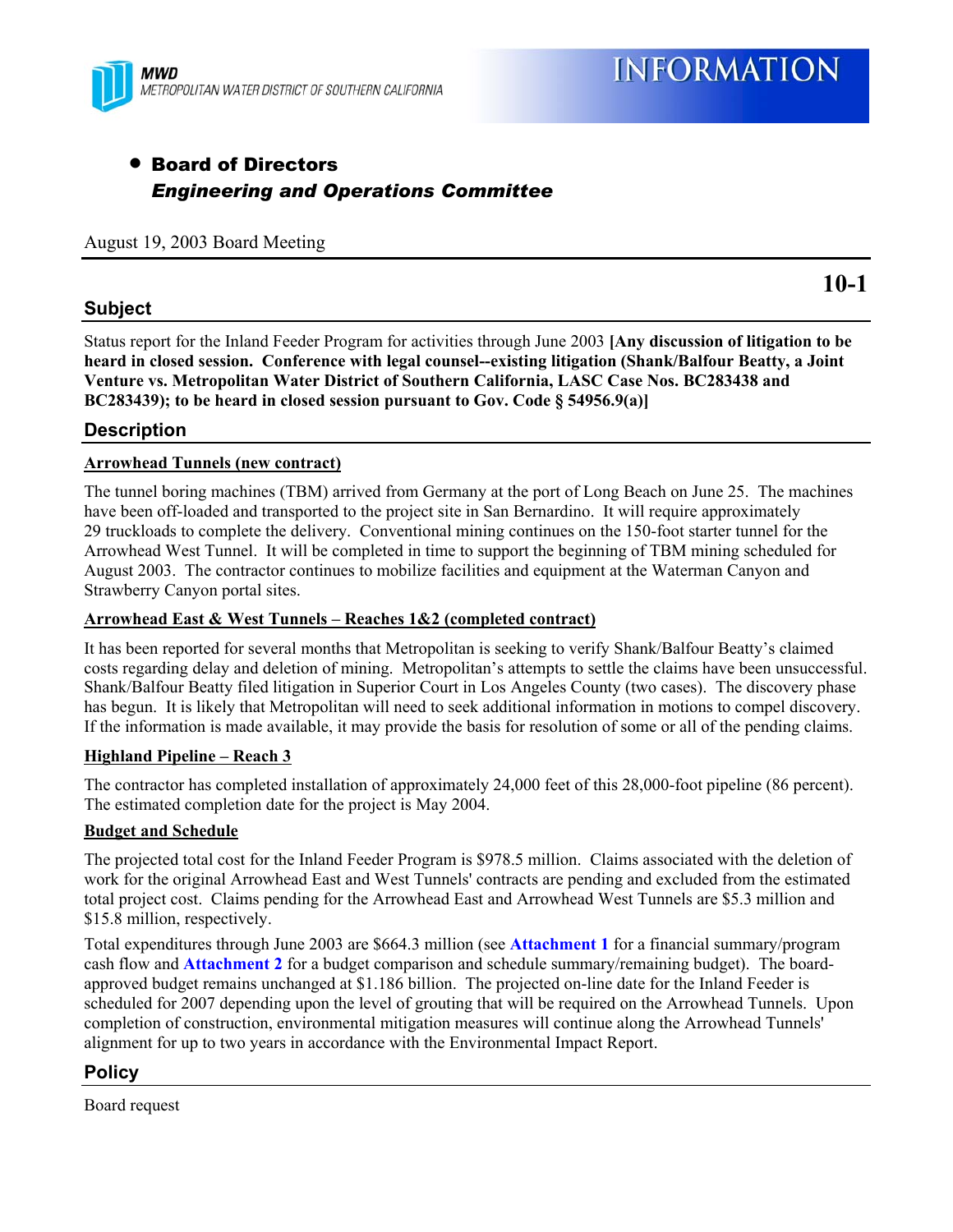# **Fiscal Impact**

Refer to **Attachment 1** and **Attachment 2**.

L. Wolke 7/16/2003 *Wolfe Date* 

*Manager, Corporate Resources* 

7/24/2003 **Ronald R. Gastelu** *Chief Executive Officer Date* 

**Attachment 1 – Financial Summary/Program Cash Flow** 

**Attachment 2 – Budget Comparison and Schedule Summary/Remaining Budget**  BLA #2248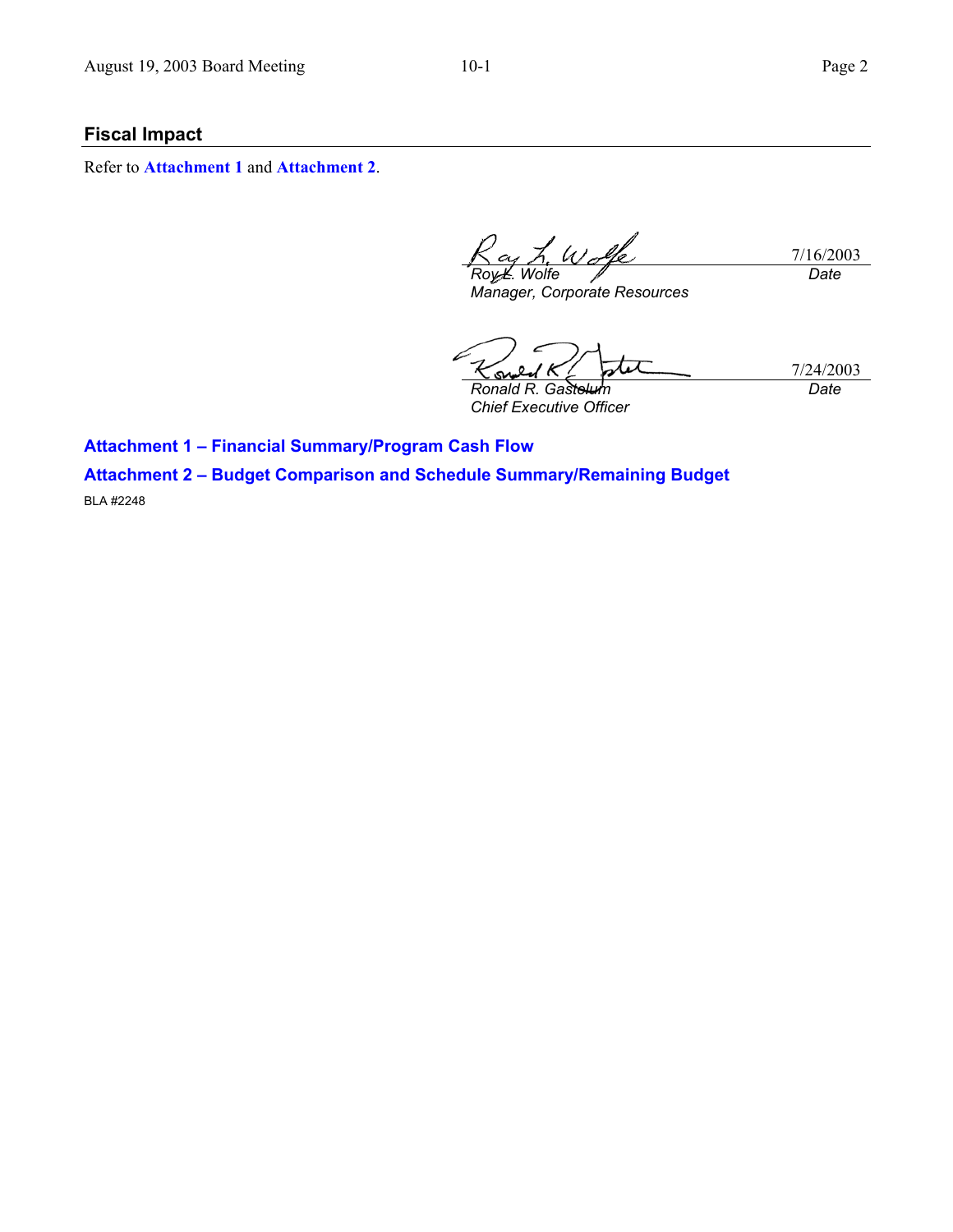

**Projected Total Cost**



1. Based on knowledge of current field conditions.

 $0 \cdot$ 

200

400

600

800

1,000

1,200

1,400

# **Program Cash Flow**